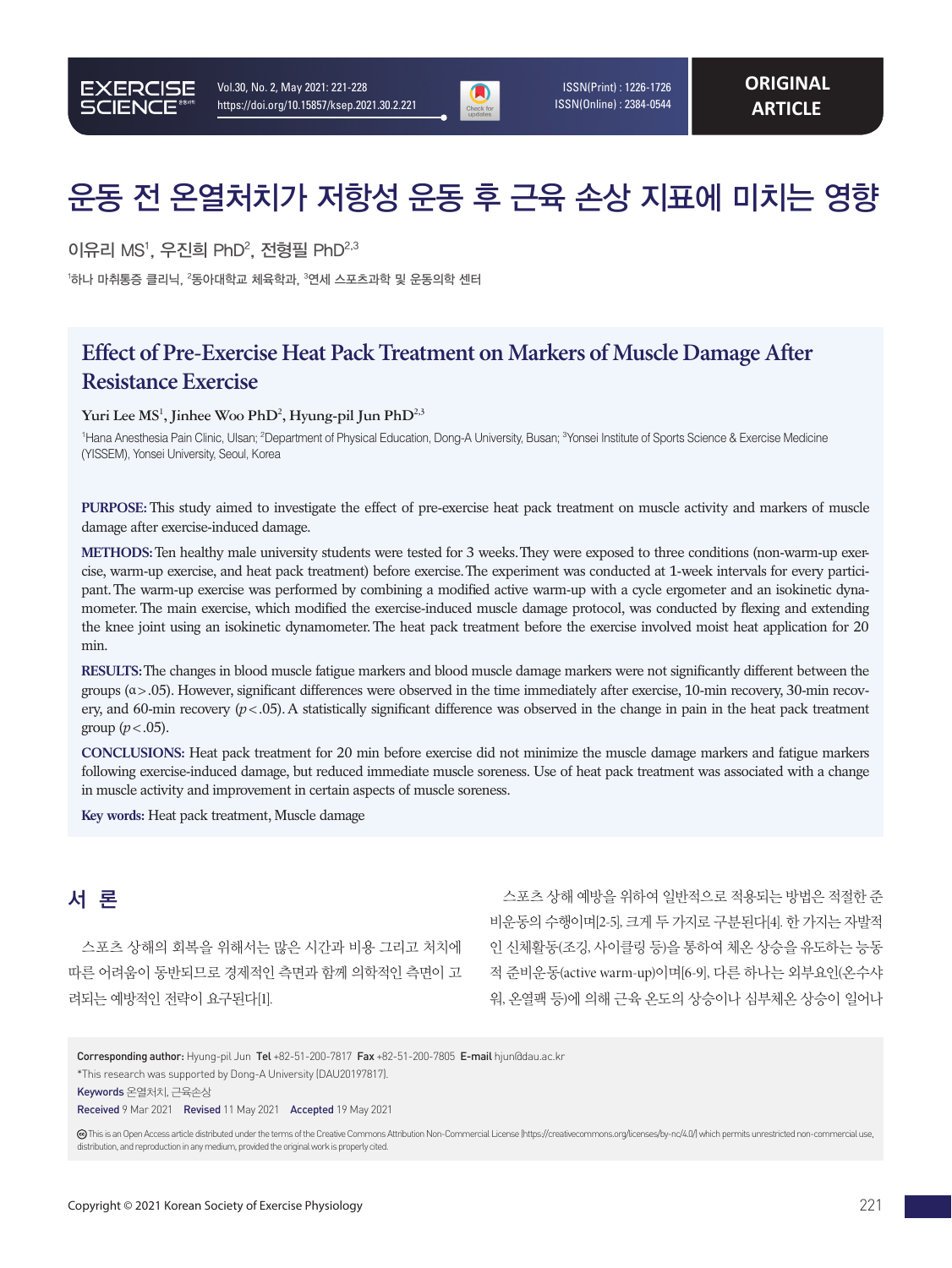는 수동적 준비운동(passive warm-up) 방법이다[7,10-12]. 선행연구에 따르면 저항성 운동 전 20분간의 에르고미터 사이클 준비운동을 실시 한 그룹에서는 근육 통증(muscle soreness)을 예방하는 데 효과가 있다 고 나타났으며[8], 지연성 근육통(delayed onset muscle soreness)을 예방 하기 위해 조깅, 사이클과 같은 준비운동을 실시해야 한다고 보고되었 다[9]. 또한 온수샤워, 온열팩 등과 같은 외적인 수단에 의한 수동적 준 비운동은 격렬한 운동으로 유발된 근육손상(muscle damage)을 보호 하는 데 효과적이다[11,12]. 일반적으로 만성 손상 시 적용되는 온열요 법은 통증 제거, 근육 및 인대의 유연성 증가 효과가 있으며, 환자의 기 능적인 상태를 최상의 컨디션으로 만드는 데 목적이 있다[13-16]. 뿐만 아니라, 조직 온도를 상승시키고, 국소적용부위의 혈관확장을 통하여 혈류량을 증가시키며, 교원 조직의 물리적 변화와 대사 활동 증가, 신 경 반응 변화, 근골격계 활동의 변화를 야기시키는 것으로 보고된다 [15-20]. 이러한 관점에서 온열요법은 격렬한 운동으로 인해 야기된 근 육손상을 회복시키는 방법으로 적용될 수 있다[21]. 근육손상(muscle damage)은 급성 근육통(acute muscle soreness)[22] 및 지연성 근육통 (delayed onset muscle soreness)[22,23]을 동반하며 근기능[24], 관절가동 범위(range of motion)[25], 최대 수의근력[25] 감소를 일으킨다. 특히 고 강도 근력운동으로 유발된 근육손상은 고유 수용성 감각(proprioception)을 감소시켜 힘의 인식과 동작의 움직임에 변화[26,27]를 가져오 기 때문에 근육손상의 회복을 위한 처치 방법과 관련된 다양한 연구 가 진행되고 있다[21,28]. 이전 연구에 따르면 운동 전 온열 적용은 원 심성 수축 운동(eccentric contraction exercise)으로 유발된 근육 손상 을 보호하는 데 효과적이라고 보고하였다[11,12]. 또한, 온열 적용을 받 지 않은 그룹과 비교했을 때 온열 그룹에서는 운동 후 1일에서 4일 사 이의 최대 수의근력이 유의하게 증가하였고 근육 통증이 낮은 결과를 보였다[12]. 운동 전 온열 적용은 근육의 온도가 상승함에 따라 근수 축 속도에 이점이 있는 반면에, 근육이 수축하는 동안 힘의 산출량이 증가함으로써 근피로율 또한 증가하게 되기도 한다[29]. 따라서, 온열 적용이 근활성도 및 근육손상 지표에 미치는 영향을 알아보기 위하 여 원심성 수축과 구심성 수축(concentric contraction)으로 이루어진

본 연구에서는 온열팩을 이용한 일회성 처치의 효과를 입증하고, 경 기력 향상 및 스포츠 상해 예방을 위한 준비운동을 보다 편리하고 전 략적으로 효과적인 처치를 할 수 있도록 근활성도(중앙주파수: median frequency, MDF)와 혈액학적 분석(creatine kinase, CK), (lactate dehydrogenase, LDH)을 통해 온열 적용에 관한 모델링을 제시하고자 한 다. 따라서, 본 연구의 목적은 저항성 운동 전 일회성 온열 처치가 근활 성도, 근육통증, CK, LDH와 같은 근육손상 지표에 미치는 영향을 조 사하는 것이다.

#### Vol.30, No. 2, May 2021: 221-228

## 연구 방법

#### 1. 연구대상

본 연구는 건강한 20대 남자 대학생 10명(연령 23.60±1.26 years, 신 장 174.02±4.16 cm, 체중 77.67±10.72 kg, 체지방률 21.16±4.56%)을 대상 으로 실시하였다. 대상자 선정과 관련하여 American College of Sports Medicine (ACSM)과 American Heart Association (AHA) 가이드라인 [30]에 따라 중강도 운동을 주 5회, 30분 이상 참여하거나 고강도 운동 을 주 3회, 20분 이상 참여하는 신체적으로 활동적인 사람을 선정하였 으며, 최근 6개월 이내에 약물을 복용하지 않은 사람, 화상, 감각장애 및 중추신경손상, 말초신경손상이 없는 사람으로 한정하였다.

실험 기간 동안 타당성 있는 실험 결과를 얻기 위해 실험 전 과도한 신체활동을 하지 않도록 요구하였으며, 실험 전날 8시간 이상의 공복 을 유지하도록 하였다. 모든 대상자들은 실험 시작 전 실험에 대한 제 반 사항 및 진행 절차, 그리고 실험 중 발생할 수 있는 위험요소에 대해 서 자세한 설명을 들었으며, 본인이 원하지 않는 경우 언제라도 자유롭 게 본 실험의 참가를 그만둘 수 있다는 사항들을 포함한 실험 동의서 를 작성하였다.

#### 2. 실험절차

모든 대상자들은 실험 30분 전에 실험실에서 대기하면서 적응하는 시간을 갖도록 하였고 실험실 내의 온도(23-25°C)와 습도(50-60%)를 일정하게 유지하였다. 동일한 피험자 10명을 대상으로 3회(NW, W, HO)에 걸쳐 반복적으로 실험을 실시하였다(Table 1).

실험실 방문 첫날, 각 대상자들의 신체 조성 검사를 실시하였다. 각 조건별 실험 진행 시 5회에 걸쳐 혈액(운동 전, 운동 직후, 운동 후 회 복 10분, 회복 30분, 회복 60분)을 채취하였으며, 2회에 걸쳐 표면 근전 도(운동 전, 운동 직후)를 측정하였다. 또한, 운동 직후 피험자가 주관 적으로 느끼는 근육 통증 수준을 측정하였다. 이때, 선행 실험이 다음 실험에 미치는 영향을 극소화하기 위해 3회의 실험 간격을 1주일 이상 두어 진행하였다. 구체적인 실험절차는 Fig. 1과 같다.

#### 3. 측정항목 및 방법

#### 1) 신체 조성 검사

신체 조성 검사는 전기 저항법에 의해서 측정되는 체성분 분석기

| Table 1. Classification of subjects |  |
|-------------------------------------|--|
|-------------------------------------|--|

| Group     | Group description                                |
|-----------|--------------------------------------------------|
| <b>NW</b> | Non warm-up and main exercise and measurement    |
| W         | Warm-up and main exercise and measurement        |
| HO        | 20 min heating and main exercise and measurement |

NW, non warm-up; W, warm-up; HO, heat only.

운동을 적용하는 것이 효율적이라 제안된다.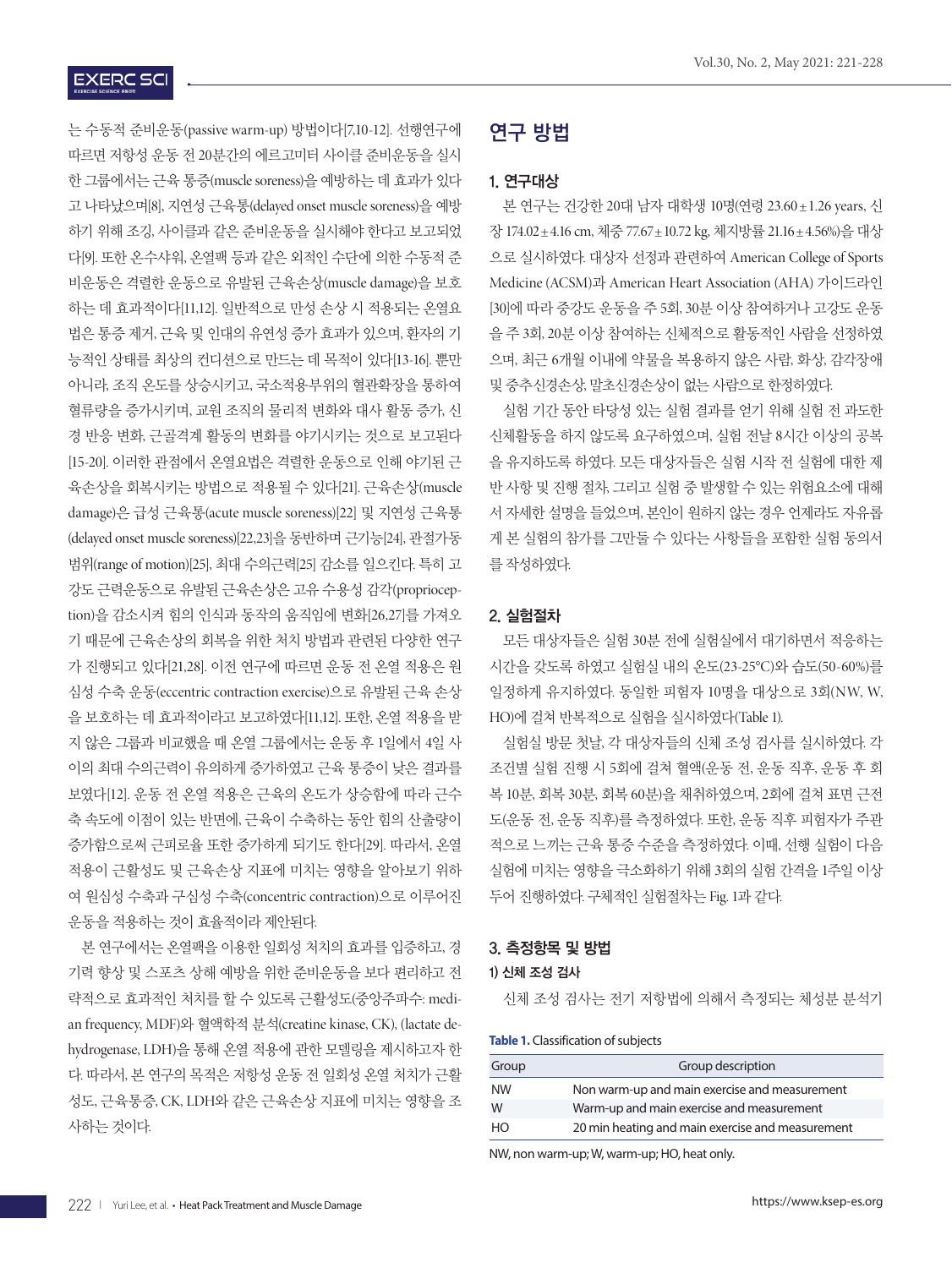

| <interventions each="" for="" group=""></interventions> |                      |  |  |  |  |
|---------------------------------------------------------|----------------------|--|--|--|--|
| Group                                                   | <b>NW</b><br>HO<br>W |  |  |  |  |
| Intervention                                            | Heat pack<br>Warm-up |  |  |  |  |
| 20 min<br>10 min<br>Time                                |                      |  |  |  |  |
| * Progress with one-week interval                       |                      |  |  |  |  |

**EXERC SC** 

**Fig. 1.** Flow chart.

(Body Composition Analyzer [Venus-5.5, Jawon Medical, Seoul, Korea]) 를 이용하였으며, 가벼운 운동복을 입은 상태에서 신장과 체중, 체지 방률, 제지방량을 측정하였다[31,32].

#### 2) 표면 근전도 측정

표면 근전도의 측정은 건식 전극방식의 무선 근전도 측정장치(Trigno wireless system, Delsys Inc., Boston, USA)를 이용하여 무선 Trigno sensor에 일회용 전용패치를 부착하여 피험자의 넙다리곧은근(rectus femoris)과 가쪽넓은근(vastus lateralis) 근육의 가장 활성화되는 근복 (muscle belly)에 수평방향으로 부착하여 측정하였다[33]. 무선 Trigno sensor 전극을 부착하기 전에 피부저항을 최소화하기 위해 대상 부위 를 면도한 후 소독용 알코올로 청결하게 닦아준 다음 완전히 마른 다 음 전극을 부착(Table 2)하였다[34]. 근전도 신호는 sampling rate를 4,000 Hz로 하여 2개의 무선채널을 이용하여 수집하였다. 근전도 신호 의 저장과 분석은 signal acquisition and analysis software (Delsys Inc., EMGwork 4.0, USA)를 이용하였다.

#### 3) 통증 수준 평가

통증 수준의 평가는 100 mm 시각적 상사 척도(visual analogue scale ,VAS)를 사용하였으며, 환자가 주관적으로 느끼는 통증 정도를 0-10 cm의 선에 표시하는 방법이다(0 cm: 통증 자각증상 없음, 10 cm: 극심 한 통증 발생)[35]. VAS는 검사-재검사 신뢰도(r=.99)와 측정자 간의 신 뢰도(r=1.00)가 매우 높은 검사 방법이다[36].

#### 4) 혈액 채취 및 분석

혈액의 채취는 운동 전 안정 시와, 운동 직후, 운동 후 회복 10분, 회

#### **Table 2.** EMG electrode attachments

| Muscle           | Attachment part                                                       |
|------------------|-----------------------------------------------------------------------|
| Rectus femoris   | Middle thigh front side (middle side of the iliac crest<br>and knee)  |
| Vastus lateralis | Knee upwards of about 3-5 cm diagonal at the point<br>facing outwards |

복 30분, 회복 60분에 실시하여 각 실험 당 5차례의 채혈을 실시하였 다. 혈액은 각각의 시기마다 5 cc씩 22 gauge needle을 이용하여 전완 정맥(antebrachial vein)에서 채혈하였다. SST tube와 NAF tube에 채혈 한 혈액은 원심분리기를 이용하여 3,000 rpm으로 10분간 원심 분리한 뒤 -80°C 냉동고에 보관하였으며, 각 분석 kit에 맞게 CK, LDH를 분석 하였다[37].

#### 5) 일회성 저항성 운동

본 연구의 준비운동 프로토콜은 Nosaka & Clarkson [38]의 연구에 서 사용된 active warm-up을 변형하여 사이클 에르고미터 운동과 결 합(Table 3)하였으며, 준비운동이 본 운동에 영향을 주지 않도록 강도 를 설정하였다. 본 운동 프로토콜은 Eduardo da Silva et al. [39]의 근손 상유도 프로토콜을 변형(Table 3)하였다. 등속성 운동 장비(Cybex770, Cybex division of lumax, NY, USA)를 이용하여 무릎 굽힘근과 폄근의 원심성 수축과 구심성 수축을 이용한 인위적인 최대 운동을 통해 근 육손상을 유발시켰다.

#### 6) 일회성 온열 처치

일회성 온열 처치를 위해 온도 조절 기능이 있는 항온수조(KRS-12PD, Karis, Korea)에 의해 71-79°C로 유지된 온습포를 사용하였다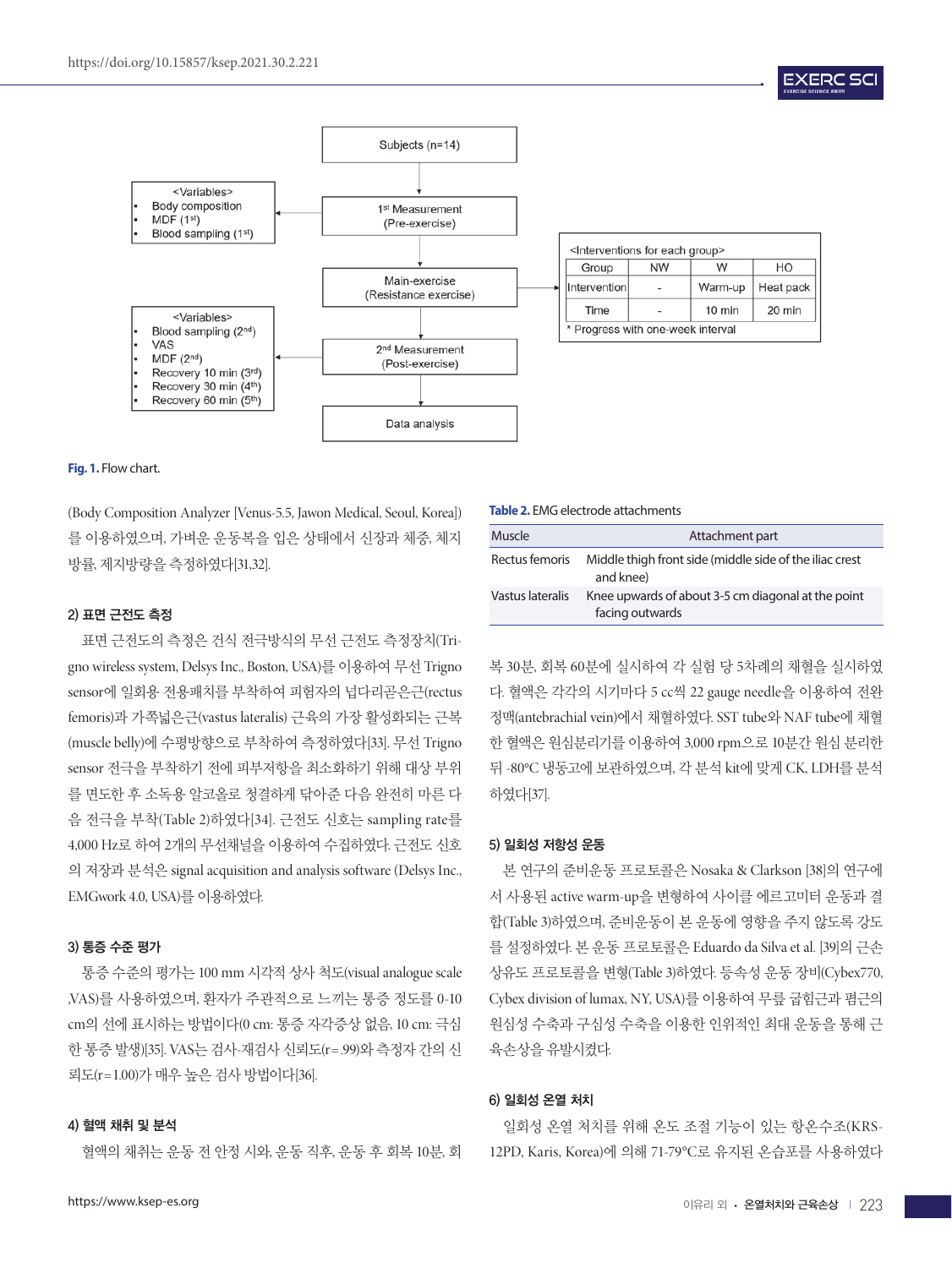#### **Table 3.** Warm-up and main exercise protocol

| <b>Type</b>     | Protocol                                                                                      |  |  |
|-----------------|-----------------------------------------------------------------------------------------------|--|--|
| Passive warm-up | 20 min heating before main exercise                                                           |  |  |
| Active warm-up  | Cycle ergometer 6 min 40 s (50 RPM), Cybex knee<br>exercise(velocity 120, rep 100) 3 min 20 s |  |  |
| Main exercise   | Muscle damage protocol: Cybex knee exercise (8 set)                                           |  |  |
|                 | 1) Concentric (extensors, flexors), rep (3), velocity (60),<br>Interval (15 s)                |  |  |
|                 | 2) Concentric (extensors, flexors), rep (20),<br>velocity (60), Interval (60 s)               |  |  |
|                 | 3) Concentric and eccentric (flexors), rep (3),<br>velocity (60), Interval (15 s)             |  |  |
|                 | 4) Concentric and eccentric (flexors), rep (20),<br>velocity (60), Interval (60 s)            |  |  |
|                 | 5) Concentric and eccentric (extensors), rep (3),<br>velocity (60), Interval (15 s)           |  |  |
|                 | 6) Concentric and eccentric (extensors), rep (20),<br>velocity (60), Interval (60 s)          |  |  |
|                 | 7) Concentric (extensors, flexors), rep (3), velocity (60),<br>Interval $(15 s)$              |  |  |
|                 | 8) Concentric (extensors, flexors), rep (20),<br>velocity (60), Interval (60 s)               |  |  |

[40]. 온습포 표면을 수건으로 감싸고 대퇴부 전면에 밀착시켜 원형으 로 말아서 적용하였으며 비접촉식 적외선 온도계(Smart Sensor Pro AS550, Intellisafe. Co., USA)를 이용하여 온습포 적용 전과 후의 체표 면 온도를 측정하면서 20분간 적용시켰다.

#### 4. 자료 처리 방법

본 연구에서 얻어진 모든 자료는 Window용 SPSS/PC 20.0 통계 프 로그램을 이용하여 기술 통계(평균과 표준편차)를 산출하였다. 처치 방법에 따른 집단 간의 차이는 반복 측정된 이원분산분석(two-way ANOVA with repeated measures)을 실시하였으며, 유의한 차이가 있는 경우 사후분석을 위해 least significant difference (LSD)를 이용하였다. 또한, 본 운동 후 그룹 간의 통증 수준을 비교하기 위해 일원분산분석 (one-way ANOVA)을 실시하였으며, 유의한 차이가 있는 경우 사후분 석을 위해 LSD를 이용하였다. 근전도는 시기간 유의한 차이가 있는 경 우 대응 표본 t-test를 이용하여 검증하였다. 모든 통계적 유의수준은 α =.05로 설정하였다.

## 결 과

#### 1. 저항성 운동 후 근활성도 변화

세 그룹 모두 가쪽넓은근의 변화는 나타나지 않았다. 하지만, 근피 로도가 높아짐에 따라 NW 그룹에서 넙다리곧은근이 유의하게 감소 하였다(*p*< .001) (Table 4).

#### **Table 4.** Change of MDF after exercise-induced muscle damage

| Group          | Vastus lateralis (Hz)               |      | Rectus femoris (Hz)                 |                  |  |
|----------------|-------------------------------------|------|-------------------------------------|------------------|--|
|                | Pre                                 | Post | Pre                                 | Post             |  |
| <b>NW</b>      | $69.21 \pm 12.78$ $68.27 \pm 10.66$ |      | $58.94 \pm 7.12$ $53.13 \pm 8.01^*$ |                  |  |
| W              | $75.54 \pm 16.43$ $73.43 \pm 12.45$ |      | $61.45 \pm 11.88$ $62.43 \pm 13.44$ |                  |  |
| H <sub>O</sub> | $75.54 \pm 16.43$ $70.89 \pm 11.70$ |      | $60.98 \pm 5.73$                    | $64.61 \pm 2.65$ |  |

Mean±SD.

NW, Non warm-up; W, Warm-up; HO, Heat only. \**p*<.001; significant difference.

**Table 5.** Change of VAS after exercise-induced muscle damage

| Group     | VAS (cm)          |       | р    |
|-----------|-------------------|-------|------|
| <b>NW</b> | $8.25 \pm 0.82*$  | 3.396 | .048 |
| W         | $8.25 \pm 0.86^+$ |       |      |
| HO        | $7.40 \pm 0.84$   |       |      |

Mean±SD.

NW, Non warm-up; W, Warm-up; HO, Heat only. \**p*<.05: HO vs. NW; † *p*<.05: HO vs W.

#### 2. 저항성 운동 후 근육통증의 변화

저항성 운동 후 각 그룹별 VAS 값을 살펴본 결과, NW 그룹 8.25± 0.82, W 그룹 8.25±0.86, HO 그룹 7.4±0.84로 나타났다. NW, W 그룹 에 비해 HO 그룹이 유의하게 낮게 나타났다(*p*< .05) (Table 5).

#### 3. 저항성 운동 후 근육손상 지표의 변화

각 그룹별 실험은 1주일 간격으로 진행하였으며, 본 운동 전 조건을 다르게 한 저항성 운동 후 혈중 CK, LDH 변화는 Table 6에 나타나 있다.

#### 4. 저항성 운동 후 CK의 변화

세 그룹 모두 안정 시보다 운동 후 혈중 CK 농도가 유의하게 증가하 였다(*p*< .01). NW 그룹에서 안정 시를 기준으로 운동 직후와 회복 10 분에서 유의한 차이를 보였다(*p* < .05). W 그룹에서는 안정 시를 기준 으로 운동 직후와 회복 10분에서, 운동 직후를 기준으로 회복 10분, 30 분, 60분에서 유의한 차이를 보였다(*p*< .05). 그리고 HO 그룹에서는 안 정 시를 기준으로 운동 직후와 회복 30분에서, 운동 직후를 기준으로 회복 10분, 30분, 60분에서의 차이가 유의하게 나타났으며(*p*< .05), 회 복 10분을 기준으로 회복 30분과 60분에서 통계적으로 유의한 차이 를 보였다( $p$ <.05).

#### 5. 저항성 운동 후 LDH의 변화

세 그룹 모두 안정 시보다 운동 후 혈중 LDH 농도가 유의하게 증가 하였다(*p*< .01). NW 그룹에서 안정 시를 기준으로 운동 직후, 회복 10 분, 30분, 60분에서 통계적으로 유의한 차이를 보였으며(*p*< .05), W 그 룹에서는 안정 시를 기준으로 운동 직후와 회복 10분에서 시기 간 유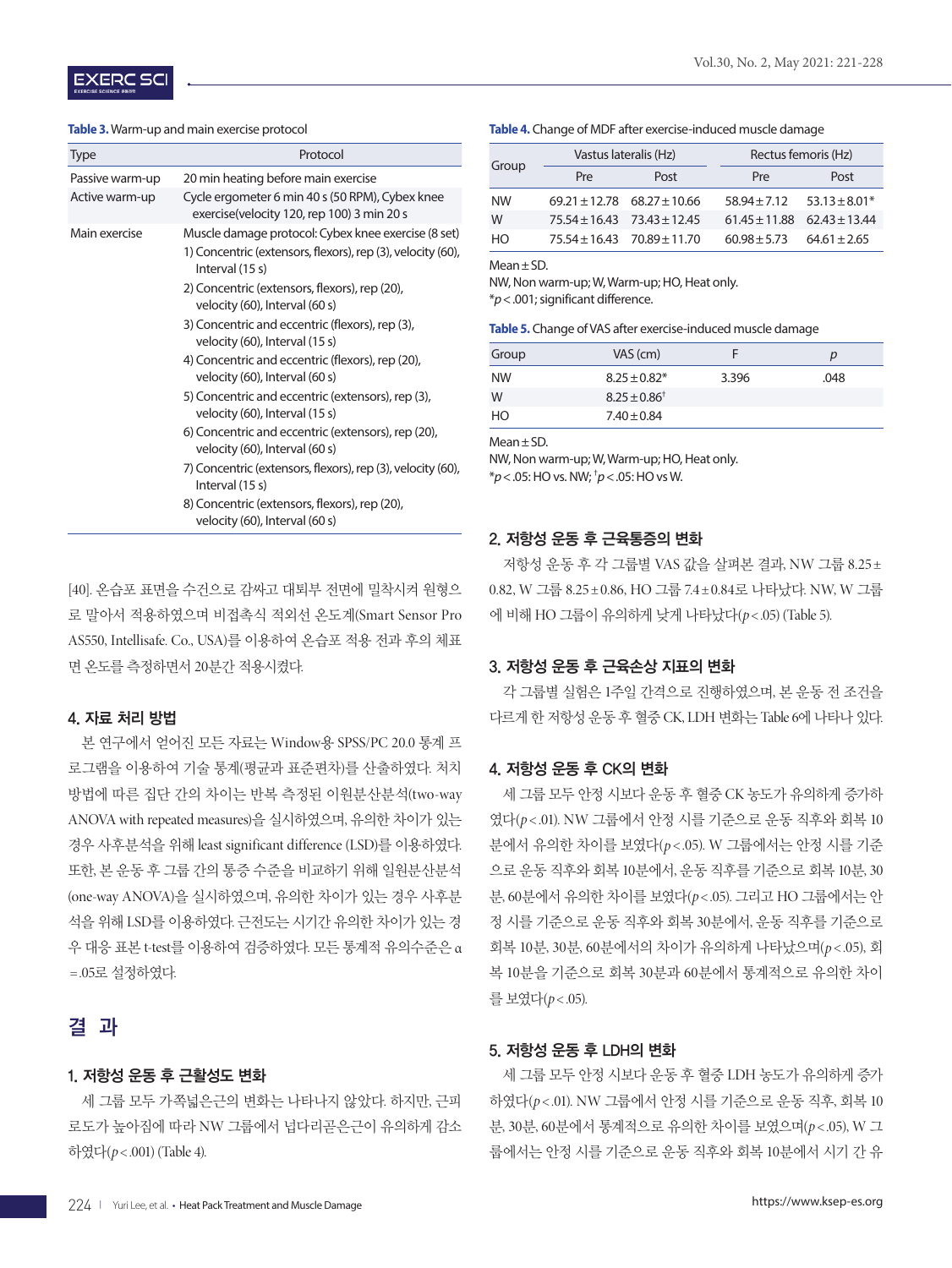

| <b>Variables</b> | Group     | Pre-Ex.          | Post-Ex.           | Recovery 10 min               | Recovery 30 min                         | Recovery 60 min                   |
|------------------|-----------|------------------|--------------------|-------------------------------|-----------------------------------------|-----------------------------------|
| CK (IU/L)        | <b>NW</b> | $191.0 \pm 37.0$ | $199.7 \pm 36.9^*$ | $198.3 \pm 38.0*$             | $196.2 \pm 35.0$                        | $196.3 \pm 39.0$                  |
|                  | W         | $192.6 \pm 44.3$ | $207.4 + 47.4*$    | $198.5 + 47.9$ <sup>*/+</sup> | $196.8 + 46.3$ <sup>†</sup>             | $196.3 \pm 48.8^{\dagger}$        |
|                  | HO        | $193.4 + 44.4$   | $203.0 \pm 48.8^*$ | $194.8 \pm 48.3^+$            | $186.1 \pm 43.1^{\ast,\dagger,\dagger}$ | $189.3 + 45.9^{\dagger,\ddagger}$ |
| LDH (IU/L)       | <b>NW</b> | $202.8 \pm 28.7$ | $780.9 + 72.4*$    | $747.8 + 74.1*$               | $774.7 + 104.9*$                        | $765.7 + 102.9*$                  |
|                  | W         | $203.2 \pm 31.6$ | $227.4 \pm 37.7^*$ | $249.0 \pm 70.1*$             | $209.0 \pm 47.8^{\dagger,*}$            | $210.1 \pm 61.7$                  |
|                  | HO        | $201.9 \pm 30.4$ | $221.6 \pm 33.7^*$ | $733.1 + 40.4$                | $201.0 \pm 30.7$ <sup>+</sup>           | $704.5 + 32.4$ <sup>†</sup>       |

#### **Table 6.** Change of muscle damage markers

#### Mean±SD.

NW, Non warm-up; W, Warm-up; HO, Heat only.

\**p*<.05; significant difference compared to pre-Ex; † *p*<.05; significant difference compared to post-Ex; ‡ *p*<.05; significant difference compared to recovery 10 min; § *p*<.05; significant difference compared to recovery 30 min.

의한 차이가 나타났다(*p*< .05). 또한, 회복 30분에서는 운동 직후와 회 복 10분과 비교하여 유의한 차이가 있었다(*p*< .05). HO 그룹에서는 안 정 시를 기준으로 운동 직후에 통계적으로 유의한 차이를 보였으며 (*p*< .05), 운동 직후를 기준으로 회복 30분과 60분에 통계적으로 유의 한 차이를 보였다( $p < .05$ ).

## 논 의

본 연구는 근손상 유도 프로토콜을 적용 후, 온열 처치가 근활성도 와 근피로에 미치는 영향을 알아보고자 하였다. 준비운동은 체온 상 승에 의한 파워 증대, 호흡 순환계의 적응력 향상, 신경기능의 항진, 신 체 각 관절의 유연성 증가 등 다양한 이점과 운동 시 발생할 수 있는 상해 예방 효과가 있지만[2,3,5,6,41], 준비운동의 효율성에 대해서는 논란의 여지가 많다.

선행 연구를 살펴보면, 10분 동안 준비운동을 시행하였을 때 지연 성 근육통을 감소시켰지만 그 차이는 크지 않은 것으로 보고되었으며 [42], 15분 동안의 준비운동은 신장성 운동 후 근육통을 완화시키는 데 효과가 있는 것으로 나타났다[43]. 더 오랜 시간 준비운동을 시행하 였을 때 지연성 근육통 예방에 대한 더 큰 효과를 갖는다고 하였다 [44]. 온열팩 처치는 passive warm-up의 형태로 제시되며, 40°C 온열패 드를 20분 동안 적용시키는 것이 온열요법의 일반적인 형태로 알려져 있다[45]. 사실, 온열은 수천 년 동안 치료에 사용되어져 왔는데, 즉각적 인 통증 완화를 제공하며, 손상 후 순환을 증가시켜 치유 과정을 촉진 시킨다[17]. 이러한 이유 때문에 온열은 연부조직 손상으로 인한 통증 뿐 아니라 관절 및 근육의 여러 형태의 통증에서 대중적으로 사용되 고 있다[46]. 열의 또 다른 효과는 혈액순환을 증가시키는 기능이다. 통 각수용기와 TRPV 같은 수용체들은 열에 반응하여 혈류를 증가시킨 다. 열에 대한 초기 반응은 순환을 증진시키는 것과 관련이 있는 물질 P와 칼시토닌 G 관련 펩타이드의 연결을 해제시키는 감각신경을 통해 매개한다. 혈류순환의 증가는 조직을 열로부터 보호하고 손상된 조직 의 회복에 필수적이다[47]. 본 연구와 유사한 결과를 보인 선행연구에

따르면 만성요통환자(chronic low back pain)에게 2시간 동안 온열요법 을 적용한 결과, 척추세움근(erector spinae muscles)의 근활성도와 통 증을 감소시킨 것으로 나타났으며 심리적인 요인의 변화에도 기인한 다고 하였다[48]. 또한, Eisuke Hiruma et al. [45]의 연구에서는 20분 동 안의 온열요법이 반복적인 종아리 근육 최대운동에서 유발된 지연성 근육통을 최소화시키지는 못하지만 즉각적으로 근육통을 줄이는 데 에 도움이 된다고 보고하였다. 근손상 유도 프로토콜 적용 후 VAS를 이용한 대퇴부의 통증을 조사한 결과를 살펴보면, 온열팩을 적용한 그 룹이 준비운동을 하지 않은 그룹과 준비운동을 한 그룹보다 유의하게 낮게 나타났다(*p*< .05). 운동 직후 회복기 1시간 동안 관찰하였기 때문 에 지연성 통증의 감소 여부는 판단할 수 없지만 근피로 유발 후 즉각 적으로 발생하는 근육통이 감소한 것으로 나타나 운동 전 온열 적용 이 근육통 예방을 위해 현장에서 적용할 수 있음을 시사한다. 그러나 가장 일반적이고 보편화되어 있는 VAS만을 이용하여 통증을 조사하 였기 때문에 결과를 일반화시키기에 제한이 따를 것으로 보인다. 또한, Lewis et al. [48]은 온열요법을 받은 그룹에서 심리적인 요인이 통증에 대한 값에 크게 작용하는 것으로 여겨지기 때문에 통증의 변화를 조 사할 수 있는 객관적인 평가방법이 요구되는 것으로 보인다.

본 연구에서는 체온 상승 효과를 기대할 수 있는 준비운동 그룹과 온열 처치 그룹에서 MDF 값이 증가하였으며, 준비운동 미실시 그룹에 서 넙다리곧은근의 유의한 감소가 나타났다. 근전도는 골격근의 기능 적인 특성을 평가하기 위해서 비침습적으로 사용되며 편리하게 근육 의 전기적 활동을 스펙트럼으로 분석할 수 있다[49]. Pereira et al. [50] 의 연구에서 상완이두근에 극초단파를 16분 적용한 결과, 등척성 수 축력과 근활성도는 감소하였고 MDF 값은 증가하였다. 증가된 MDF 값은 근피로가 감소하는 것을 의미하며[51], 이는 근육의 온도 상승에 따라 혈관확장이 일어나고 혈류량이 증가하여 근육에 혈액과 영양공 급이 기인한 결과이다[52]. 또한, 근수축에 대한 운동 단위(motor unit) 의 발화율이 증가하게 되어 근수축이 효율적으로 일어났기 때문일 것 이다[53]. 본 연구에서의 준비운동 그룹과 온열요법 그룹에서 근피로 도 감소의 요인으로 사료된다. 따라서, 근피로도 감소에서 준비운동과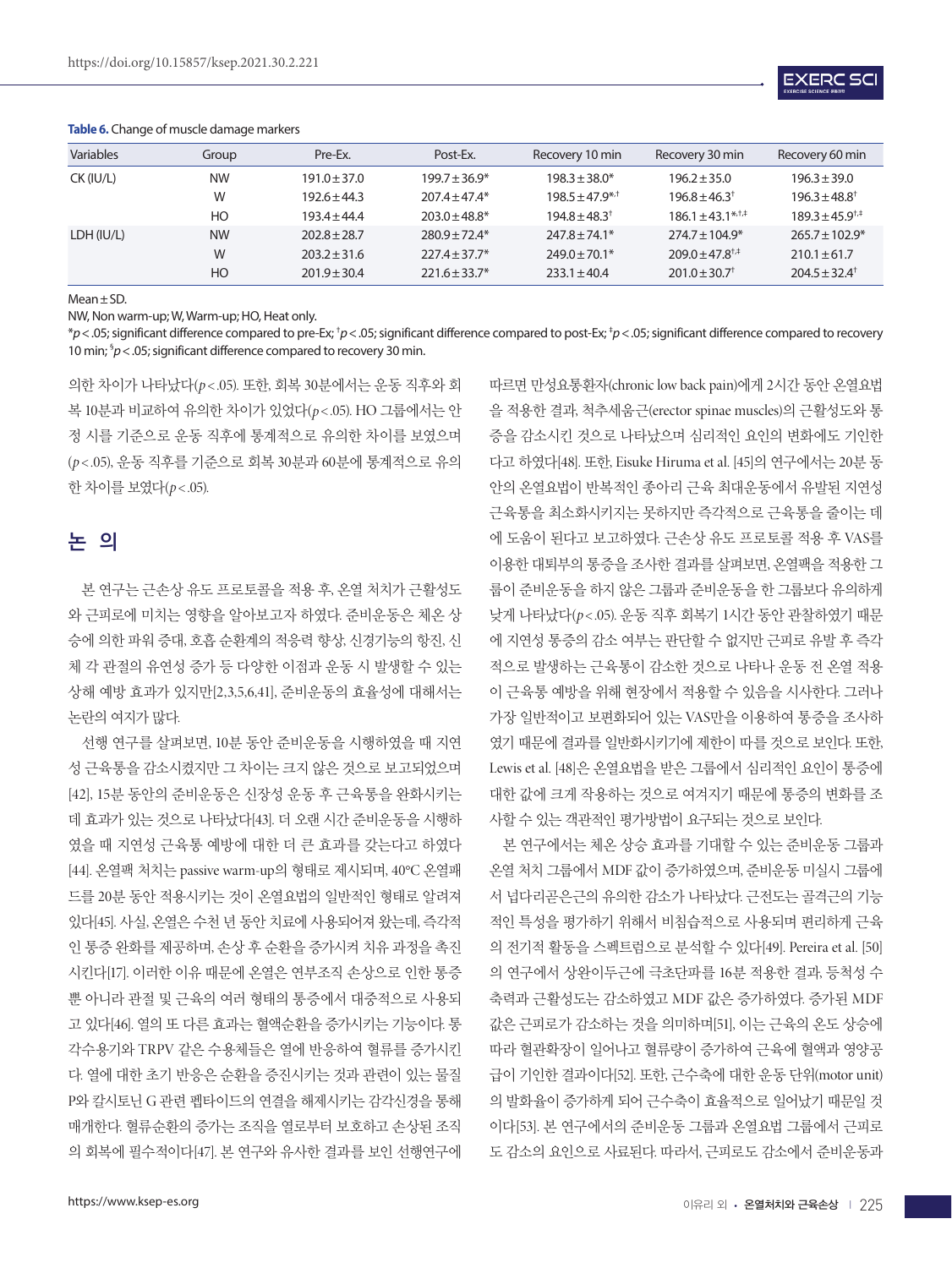### **EXERC SCI**

온열요법 중재의 효과를 확인할 수 있었으며, 임상적 근거 자료로 활용 될 수 있을 것으로 예측된다. 대부분의 선행 연구는 주로 운동 후 회복 기에 온열 및 치료 적용에 대한 비교 연구를 보고하였다.

Rodrigues et al. [54]과 Machado et al. [55]의 연구에서는 LDH와 CK 값이 운동 후 회복기 24-72시간에 가장 높아지며 다양한 변화 추이를 보인다고 보고하였다. 본 연구에서는 세 그룹 모두 운동 직후 LDH와 CK값이 증가하였지만, 회복에 대한 양상은 다르게 나타났다. 운동 전 과 비교했을 때, CK는 세 그룹 모두 회복 60분이 경과한 시점과 유의 한 차이가 없었다. 하지만, LDH는 준비운동 미실시 그룹에서만 안정 시보다 유의하게 높은 상태가 지속되어(*p*< .05), 온열 적용이 LDH 값 의 증가를 억제시키는 것으로 사료된다. 한 선행연구에 따르면 근손상 유도 프로토콜을 적용 후 저출력 레이저 치료(low level laser therapy, LLLT)를 적용하였을 때, 회복기 72시간 시점에 CK 값이 감소하였다 [56]. 선행연구를 바탕으로 살펴보았을 때, 정확한 연구결과를 도출하 기 위해 회복기 72시간 이후까지 근피로 지표의 변화 추이를 관찰할 필요가 있는 것으로 판단된다. 후속 연구에서 온열패드의 온도별, 시간 별, 국소적 적용 여부와 외부환경 조절로 인한 전체 체온 상승을 유도 여부를 구분 지을 수 있는 비교 연구가 진행된다면 운동 전 처치를 통 해 기대할 수 있는 여러 긍정적인 효과를 얻을 수 있을 것이라 예측된다.

## 결 론

경제적이고 사용이 편리한 온열 처치를 운동 전 적용하는 것만으로 운동으로 야기된 근피로로 인한 통증 조절에 효과가 있는 것으로 보이 고 이는 상해 예방이나 경기력 향상을 위한 측면에서 간편한 프로그 램 제시하는 데 도움이 될 것이다. 또한 근육이 최적의 상태로 운동 수 행력을 증대시키기 위하여 온열팩 처치의 적용 시간이나 온도 측면에 서 적용 방법을 고려하여 사용한다면 보다 안전하고 효율적으로 준비 운동 전략을 수립할 수 있을 거라 제안한다.

## **CONFLICT OF INTEREST**

The authors have no conflict of interest relevant to this study.

## **AUTHOR CONTRIBUTIONS**

Conceptualization: YR Lee, JH Woo; Data curation: YR Lee; Formal analysis: YR Lee, JH Woo; Methodology: JH Woo; Project administration: JH Woo; Visualization: YR Lee; Writing-original draft: YR Lee, HP Jun; Writing-review & editing: JH Woo, HP Jun.

## **ORCID**

| Yuri Lee      | https://orcid.org/0000-0003-3347-5646 |
|---------------|---------------------------------------|
| Jinhee Woo    | https://orcid.org/0000-0002-6676-7680 |
| Hyung-pil Jun | https://orcid.org/0000-0001-7772-8276 |

#### **REFERENCES**

- 1. Parkkari J, Kujala UM, Kannus P. Is it possible to prevent sports injuries? Sports Med. 2001;31(14):985-95.
- 2. Herman K, Barton C, Malliaras P, Morrissey D. The effectiveness of neuromuscular warm-up strategies, that require no additional equipment, for preventing lower limb injuries during sports participation: a systematic review. BMC Med. 2012;10(1):1-12.
- 3. Kirkendall DT, Junge A, Dvorak J. Prevention of football injuries. Asian J Sports Med. 2010;1(2):81.
- 4. McGowan CJ, Pyne DB, Thompson KG, Rattray B. Warm-up strategies for sport and exercise: mechanisms and applications. Sports Med. 2015;45(11):1523-46.
- 5. Soligard T, Nilstad A, Steffen K, Myklebust G, Holme I, et al. Compliance with a comprehensive warm-up programme to prevent injuries in youth football. Br J Sports Med. 2010;44(11):787-93.
- 6. Bishop D. Warm up II. Sports Med. 2003;33(7):483-98.
- 7. Cè E, Margonato V, Casasco M, Veicsteinas A. Effects of stretching on maximal anaerobic power: the roles of active and passive warm-ups. J Strength Cond Res. 2008;22(3):794-800.
- 8. Olsen O, Sjøhaug M, Van Beekvelt M, Mork PJ. The effect of warmup and cool-down exercise on delayed onset muscle soreness in the quadriceps muscle: a randomized controlled trial. J Hum Kinet. 2012; 35(1):59-68
- 9. Szymanski DJ. Recommendations for the avoidance of delayed-onset muscle soreness. Strength Cond J. 2001;23(4):7.
- 10. Bishop D. Warm up I. Sports Med. 2003;33(6):439-54.
- 11. Saga N, Katamoto S, Naito H. Effect of heat preconditioning by microwave hyperthermia on human skeletal muscle after eccentric exercise. J Sports Sci Med. 2008;7(1):176.
- 12. Nosaka K, Muthalib M, Lavender A, Laursen PB. Attenuation of muscle damage by preconditioning with muscle hyperthermia 1-day prior to eccentric exercise. Eur J Appl Physiol. 2007;99(2):183-92.
- 13. Grana W. Physical agents in musculoskeletal problems: heat and cold therapy modalities. Instr Course Lect. 1993;42:439-42.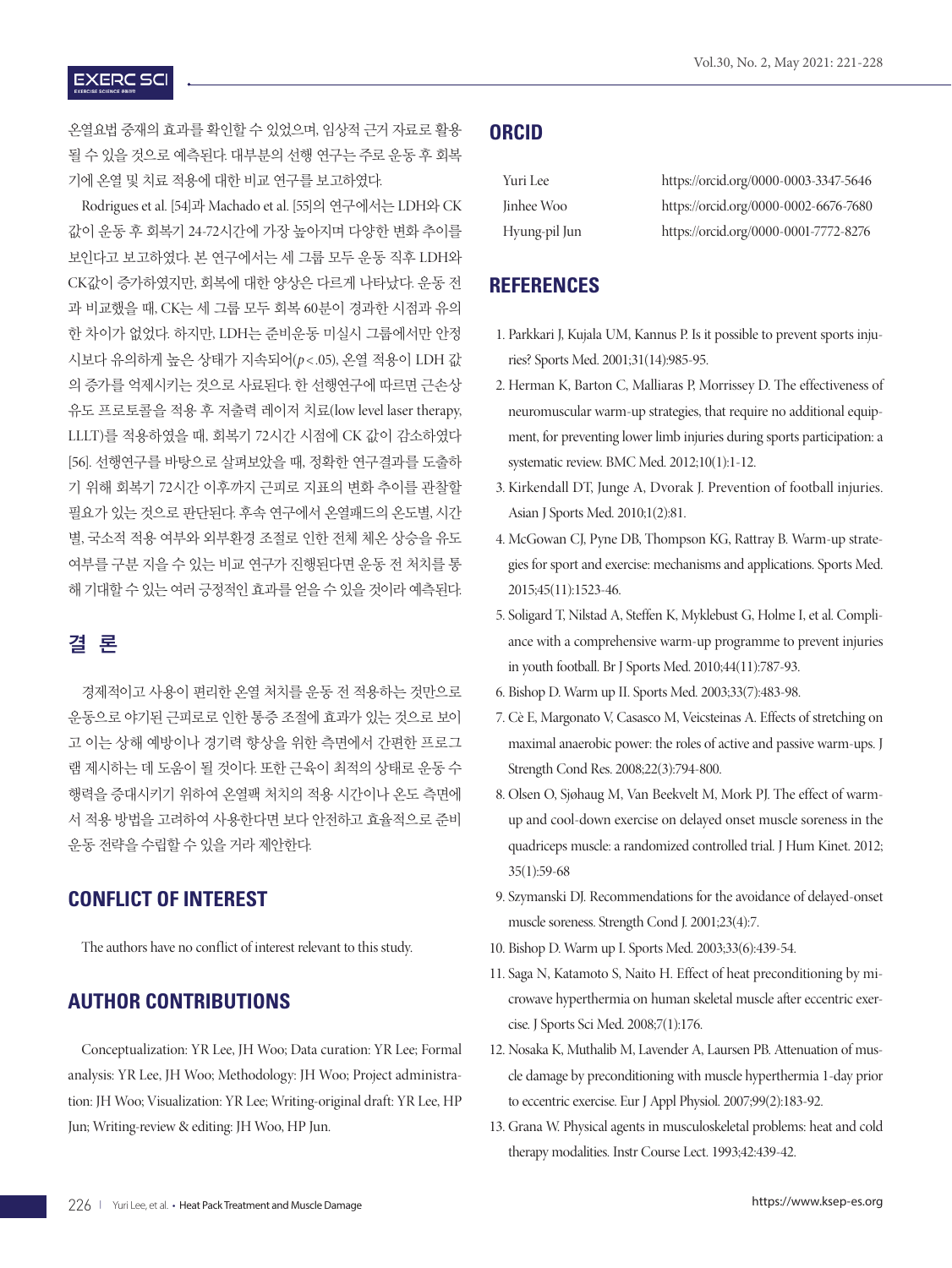- 14. Petrofsky JS, Laymon M, Lee H. Effect of heat and cold on tendon flexibility and force to flex the human knee. Med Sci Mon Int Med J Exp Clin Res. 2013;19:661.
- 15. Malanga GA, Yan N, Stark J. Mechanisms and efficacy of heat and cold therapies for musculoskeletal injury. Postgrad Med. 2015;127  $(1):$ 57-65.
- 16. Petrofsky J, Berk L, Bains G, Khowailed IA, Lee H, et al. The efficacy of sustained heat treatment on delayed-onset muscle soreness. Clin J Sport Med. 2017;27(4):329-37.
- 17. French SD, Cameron M, Walker BF, Reggars JW, Esterman AJ. Superficial heat or cold for low back pain. Cochrane Database Syst Rev. 2006;(1):CD004750.
- 18. Petrofsky JS, Lawson D, Suh HJ, Rossi C, Zapata K, et al. The influence of local versus global heat on the healing of chronic wounds in patients with diabetes. Diabetes Technol Ther. 2007;9(6):535-44.
- 19. Laymon M, Petrofsky J, McKivigan J, Lee H, Yim J. Effect of heat, cold, and pressure on the transverse carpal ligament and median nerve: a pilot study. Med Sci Mon Int Med J Exp Clin Res. 2015;21:446.
- 20. Kain J, Martorello L, Swanson E, Sego S. Comparison of an indirect tri-planar myofascial release (MFR) technique and a hot pack for increasing range of motion. J Bodyw Mov Ther. 2011;15(1):63-7.
- 21. Kim K, Monroe JC, Gavin TP, Roseguini BT. Local heat therapy to accelerate recovery after exercise-induced muscle damage. Exerc Sport Sci Rev. 2020;48(4):163-9.
- 22. Lim I-S. Effects of branched-chain amino acid supplement on knee peak torque and indicators of muscle damage following isokinetic exercise-induced delayed onset muscle soreness. Phys Act Nutr. 2020; 24(4):28.
- 23. Cheung K, Hume PA, Maxwell L. Delayed onset muscle soreness. Sports Med. 2003;33(2):145-64.
- 24. Clarkson PM, Hubal MJ. Exercise-induced muscle damage in humans. Am J Phys Med Rehabil. 2002;81(11):S52-S69.
- 25. Lavender AP, Nosaka K. Changes in fluctuation of isometric force following eccentric and concentric exercise of the elbow flexors. Eur J Appl Physiol. 2006;96(3):235-40.
- 26. Park R-J, Hwang YT, Park SH. The analysis of knee angular repositioning on knee point position sense in fatigued education. Journal of Special Education & Rehabilitation Science. 2006;45(4):169-90.
- 27. Changela PK, Selvamani K. A study to evaluate the effect of fatigue on knee joint proprioception and balance in healthy individuals. Medicina Sportiva: Journal of Romanian Sports Medicine Society. 2012;8(2):

1851-7.

- 28. Evans RK, Knight KL, Draper DO, Parcell AC. Effects of warm-up before eccentric exercise on indirect markers of muscle damage. Med Sci Sports Exerc. 2002;34(12):1892-9.
- 29. Kilduff LP, West DJ, Williams N, Cook CJ. The influence of passive heat maintenance on lower body power output and repeated sprint performance in professional rugby league players. J Sci Med Sport. 2013;16(5):482-6.
- 30. Haskell WL, Lee IM, Pate RR, Powell KE, Blair SN, et al. Physical activity and public health: updated recommendation for adults from the american college of sports medicine and the american heart association. Circulation 2007;116(9):1081.
- 31. Bae JY, Jang KS, Kang S, Han DH, Yang W, et al. Correlation between basic physical fitness and pulmonary function in korean children and adolescents: a cross-sectional survey. J Phys Ther Sci. 2015;27(9):2687- 92.
- 32. Lee SS, Kang S. Effects of regular exercise on obesity and type 2 diabete mellitus in korean children: improvements glycemic control and serum adipokines level. J Phys Ther Sci. 2015;27(6):1903-7.
- 33. SENIAM (Surface ElectroMyoGraphy for the Non-Invasive Assessment of Muscles). Sensor Locations. [cited 2021 April 22]; Retrieved from: http://seniam.org/.
- 34. SENIAM (Surface ElectroMyoGraphy for the Non-Invasive Assessment of Muscles). Preparation of the skin. [cited 2021 April 22]; Retrieved from: http://seniam.org/.
- 35. Hwang S, Mun MH. Relationship of neck disability index, shoulder pain and disability index, and visual analogue scale in individuals with chronic neck pain. Phys Ther Rehabil Sci. 2013;2(2):111-4.
- 36. Wagner DR, Tatsugawa K, Parker D, Young TA. Reliability and utility of a visual analog scale for the assessment of acute mountain sickness. High Alt Med Biol. 2007;8(1):27-31.
- 37. Kim NI, Kim SJ, Jang JH, Shin WS, Eum HJ, et al. Changes in fatigue recovery and muscle damage enzymes after deep-sea water thalassotherapy. Appl Sci. 2020;10(23):8383.
- 38. Nosaka K, Clarkson PM. Influence of previous concentric exercise on eccentric exercise-induced muscle damage. J Sports Sci. 1997;15(5): 477-83.
- 39. Da Silva E, Pinto RS, Cadore EL, Kruel LF. Nonsteroidal anti-inflammatory drug use and endurance during running in male long-distance runners. J Athl Train. 2015;50(3):295-302.
- 40. Ostrowski J, Herb CC, Scifers J, Gonzalez T, Jennings A, et al. Com-